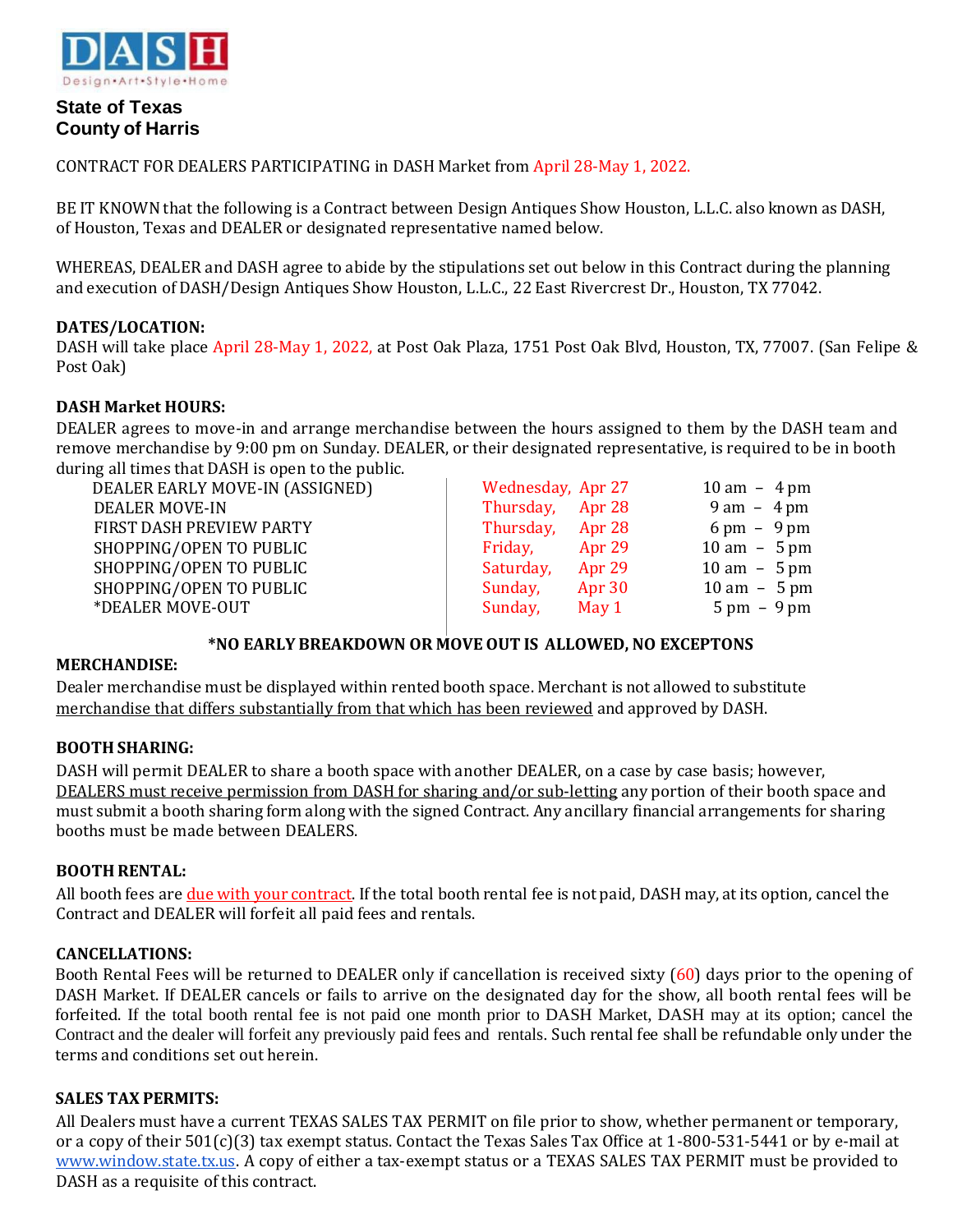## **FOOD VENDORS:**

All food vendors must obtain a current TEMPORARY FOOD PERMIT from City of Houston Health Department if they plan to sell or distribute any type of food item. Contact: 713-794-9200. A copy of the permit must be provided to DASH prior to move-in.

## **BOOTHAMENITIES:**

Merchants are responsible for their own walls, shelving, displays, fixtures, décor, and other items needed to exhibit merchandise in their booth. DASH will provide the following in each booth:

1. Electrical power via outlets.Note: Extension cords, etc. will NOT be provided.

## **WALLS:**

DASH will NOT provide walls for dealers and is not responsible for setting up walls, safety of walls, or removal of walls. Walls are not required at DASH Market.

## **SECURITY:**

DASH shall arrange for appropriate security during the market, however, notwithstanding such arrangements, DASH shall assume no responsibility for loss, theft, damages or any injury from any causes whatsoever, including but not limited to, the transporting, packing, unpacking, and/or insuring DEALERS' property or merchandise. Silver Street Studios provides controlled access overnight parking for dealer trailers.

#### **SALES:**

DASH makes no warranties with respect to merchandise, and will have no responsibility with respect to the collection of unpaid accounts, returned checks, or return of merchandise. DASH makes no representation or warranties as to the volume of traffic or as to the volume of sales DEALER can expect during market.

#### **INSURANCE:**

DEALERS must carry a minimum of \$1,000,000 general liability insurance policy as well as an insurance policy covering merchandise and other properties. Design Antiques Show Houston, L.L.C. will not be responsible for, or be required to reimburse dealer or to replace any goods, including merchandise, display and décor, which is damaged or lost during the run of the show. Please see Dealer Packet for information regarding purchasing necessary insurance[LE3] .

## **LIABILITY/INDEMNIFICATION:**

DEALER assumes entire responsibility and liability for any claim or actions based on or arising out of injuries, including death, to persons or damages to or destruction of property, sustained or alleged to have been sustained in connection with or to have arisen out of or incidental to the performance of this contract by DEALER, its agents and employees, and its subcontractors, their agents and employees, regardless of whether such claims or actions are founded in whole or in part upon alleged negligence of DASH (Design Antiques Show Houston, L.L.C)., KIMCO Realty or the employees, agents, invitees, or Licensees thereof. DEALER further agrees to indemnify and hold harmless DASH, their representatives, and any employees, agents, invitees and licensees thereof from any and all losses, damages, claims, causes of actions, liabilities and expenses arising out of any such matters and agrees to defend any claim or suit or action brought against DASH, their representatives, employees, agents, invitees, and licensees thereof.

## **CANCELED SHOW:**

DASH (Design Antiques Show Houston, L.L.C.) may cancel market, prior to March 28, 2022, for any reason. The only liability of DASH, in the event of such cancellation, shall be the return of booth rental fees. In case DASH (Design Antiques Show Houston, L.L.C.) is prevented from managing the show for any reason, or if the show site or any part thereof, shall be damaged by fire or any other cause, including acts of God, either before or during the show, DEALER waives any claims for damages or compensation, which might arise by reason, thereof. DASH management reserves the right to make other changes, and to establish further regulations regarding the show at its sole discretion, and deems necessary, and upon notice to the dealer, all said actions shall become part of this contract and binding on the parties hereto.